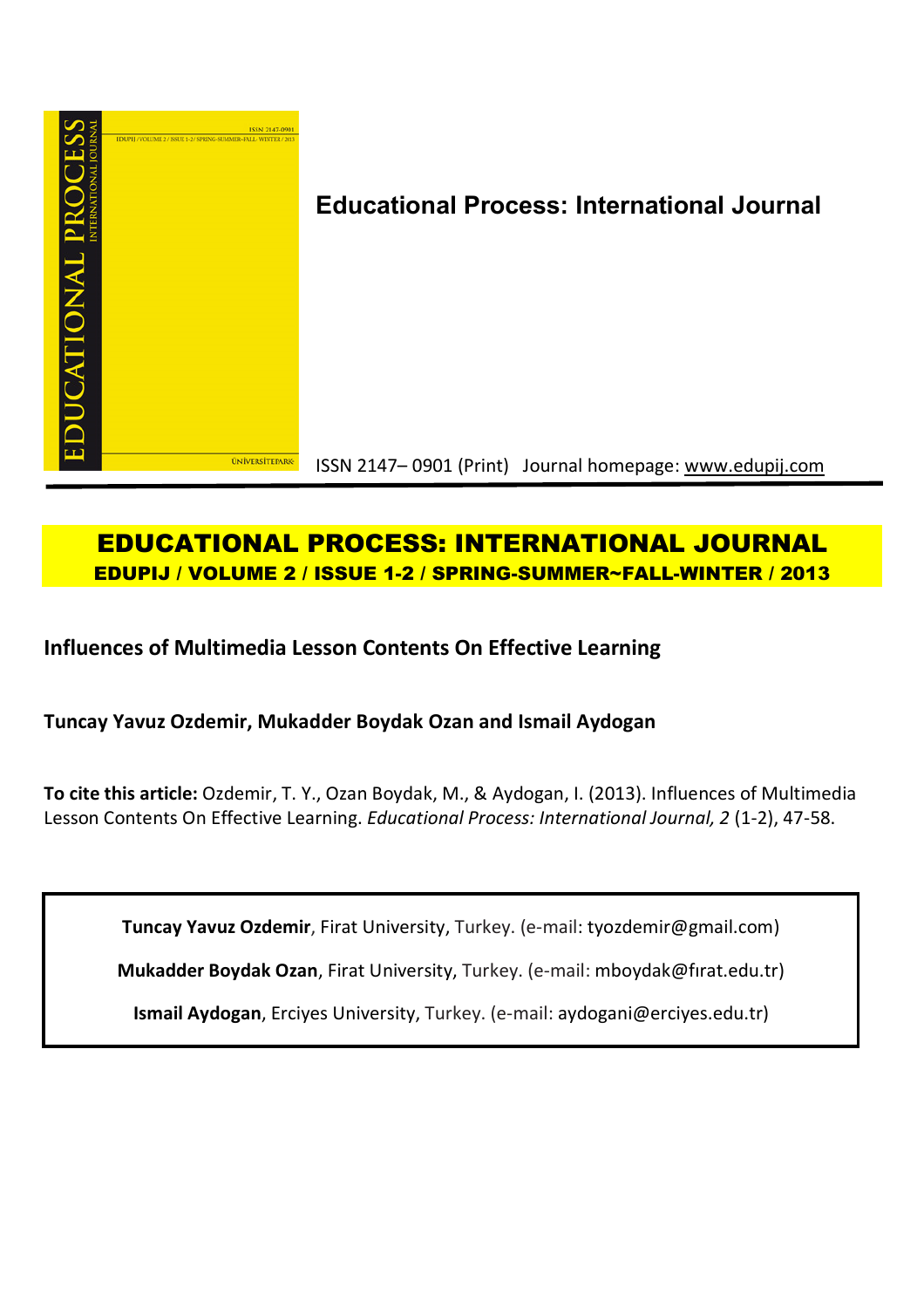EDUPIJ / VOLUME 2 / ISSUE 1–2 / 2013 / pp. 47–58.

### **Influences of Multimedia Lesson Contents On Effective Learning**

Tuncay Yavuz OZDEMIR, Mukadder BOYDAK OZAN and Ismail AYDOGAN

### **Abstract**

In the information era that we experience today, there is a rapid change in the methods, techniques and materials used for education and teaching. The usage of information and communication technology-assisted teaching materials are becoming more commonplace. Parallel to these developments, the Ministry of National Education took steps to develop IT substructures of all schools in the country and implemented many projects. The purpose of this study is to determine whether or not the multimedia lesson content used by teachers affect effective learning. This study is a qualitative study, conducted with 45 teachers working in primary schools during the 2011-2012 academic year. According to the study findings, participants believe that using multimedia lesson content during lectures increases student motivation, makes students more curious and interested, and think that using multimedia lesson content has positive effects.

**Keywords:** information technology, multimedia lesson content, teachers, effective learning.

………………………………………………………………………………………

EDUPIJ / ISSN 2147– 0901 © 2013 Copyright © 2013 by ÜNİVERSİTEPARK Limited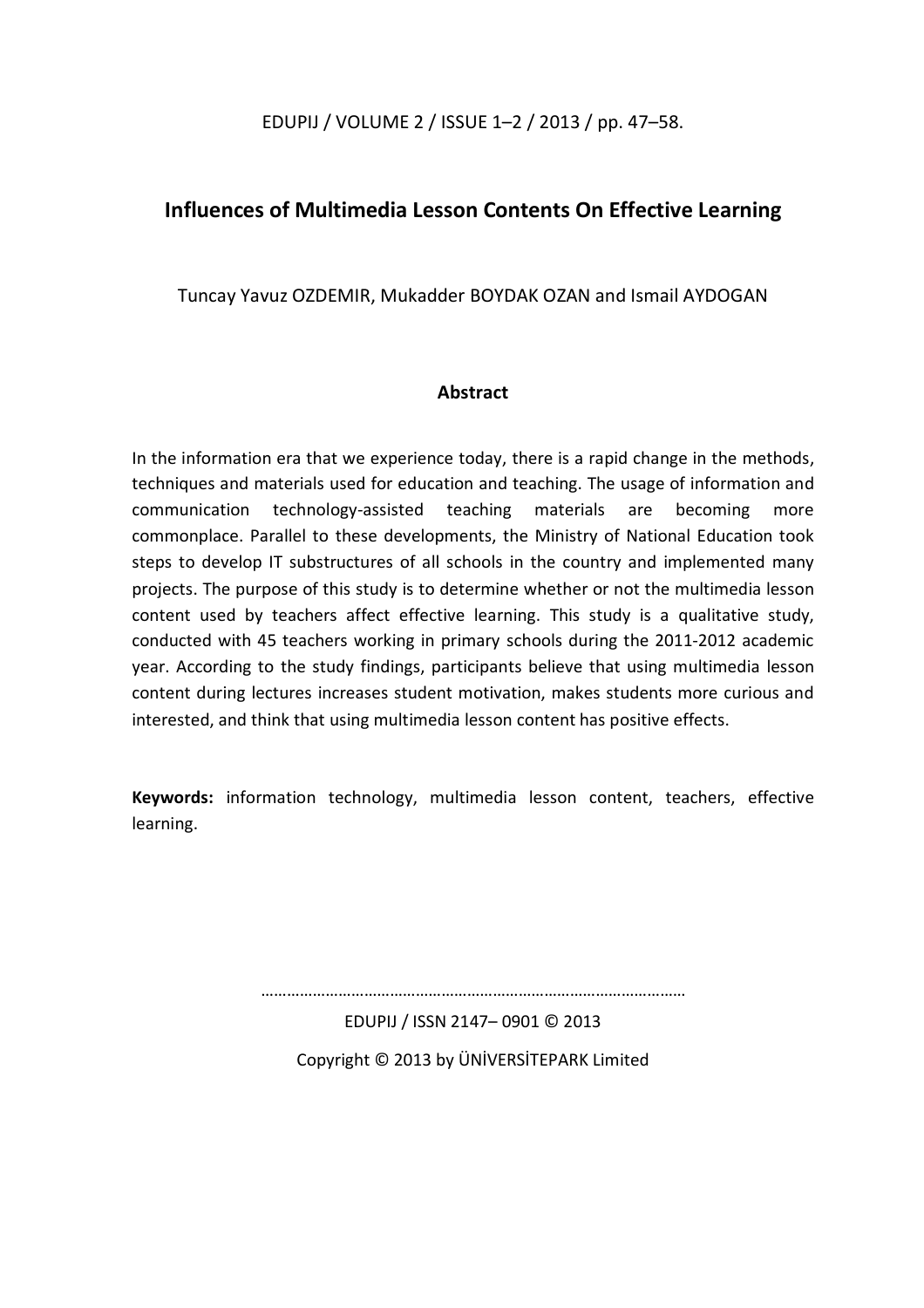#### **Introduction**

Before the invention of printery, there were not many materials or opportunities to technologically support people's desire to learn. The amount of information produced at that time was much less when compared to today, and people did not have sufficient opportunity to access this information (Parsa, 2004). Thus, even if it was generated, the information could not be disseminated, and learning and teaching activities were considered to be in the hands of the privileged elite. The invention of the printing machine was in this sense, a breakthrough for the expansion of learning and education, and learning and teaching then started to become more commonplace (Sarpkaya, Karasekreter, & Dogan, 2007). With the emergence and expansion of computer technology, learning became more easily accessible and a more immediate activity. Technology is becoming popular not only in commercial enterprise, but also in the education sector. New education programs created with computers and the improvements in multimedia tools have led to the emergence of new education methods (Cavas, 2000, Cetin & Gunay, 2010).

Ozden (1998) stated that: "If we do not furnish our new generation with skills on analyzing, debugging and creating new ideas while knowledge of the information era pours down on us, we will remain behind and be defeated by communities who achieve these...". The most effective tool at this point is education. Bringing new technologies into education provides new learning opportunities, along with helping organizations to rebuild their current structures (Atici, 2007).

In today's world, there have been significant changes in the traditional view on education. Koper (2003) lists the reasons which have brought about this period of change:

- The need for more individualistic approaches for learning; each individual structures information in their long-term memory based on their cognitive structure;
- The need for producing output, discussing and cooperating collaboratively;
- The need to analyze information stacks rather than transferring them and to focus on teaching more complex skills such as the critical approach;
- Accreditation of pre-acquired competences and the need for lifelong learning.

With the IT that has developed after the 1980's, there have been many innovations and changes in education, along with many other fields (Ors & Tetik, 2010). Today, IT and teaching materials prepared with IT have become crucial tools for teachers. Together with its contribution to the diversity of teaching materials, the number of online learning environments created with IT has increased, and many universities and private education institutions started offering distant teaching programs (Yamamoto, Demiray, & Kesim, 2010).

Together with the developments in IT, the word multimedia became a word often used in daily life. As a concept, the word multimedia has entered many fields. Many initiatives, qualitatively insufficient but prepared mainly with commercial concerns, have emerged since the latter part of the 1980's. However, studies within this context have been observed to be educationally lacking (Aldag & Sezgin, 2002).

Multimedia content instruments that teachers use can also be used as learning materials in the form of teaching instruments, demonstration instruments and even individual learning instruments (Wissick, 1996). Using multimedia content materials as learning materials can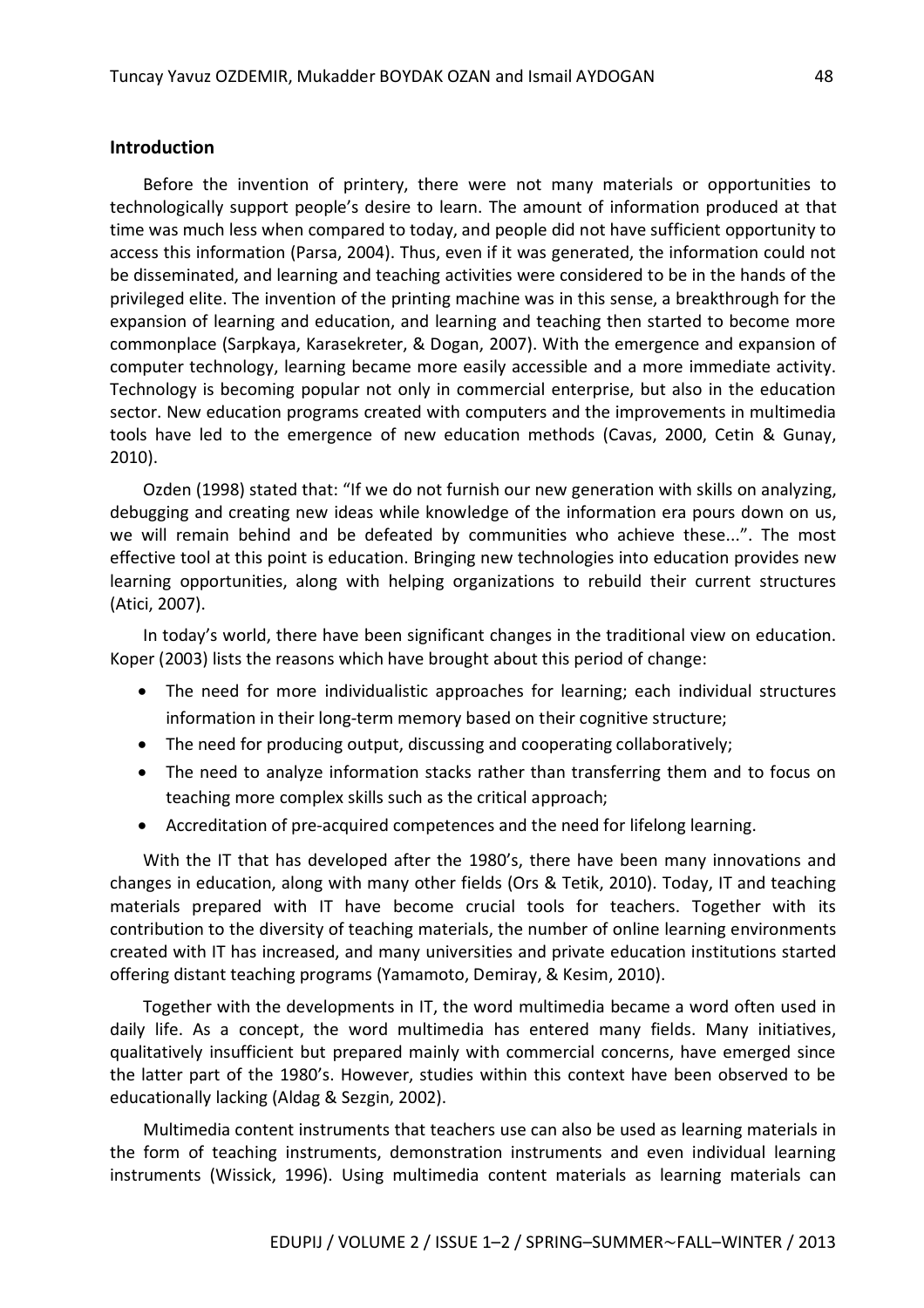increase productivity and effectiveness of the teaching activity. Visual education sets that are prepared with multimedia content are examples of individual learning instruments. Animations, slides, videos and sounds that are used in such teaching materials can help students to learn through exploring.

Forcier and Descy (2002) listed the advantages of using learning materials with multimedia content as:

- Active learning
- Creativity
- Cooperation
- Building communication skills
- Constructiveness
- Control
- Feedback
- Flexibility
- Making learning entertaining
- Individual learning
- Motivating
- Addressing to more than one sense
- Giving reinforcement
- Facilitator
- Technologic practices
- Thinking skills

In other words, multimedia facilitates the learning activities of individuals through interaction. The individual who will use multimedia content should be able to interactively access content consisting of plain text, graphics, animation, pictures, videos, and sounds. Studies have shown that in preparing multimedia content; for individuals who are able to actively interact with information, when necessary and according to their own decision, makes the learning process more effective, rather than just watching preset images and sounds presented on the screen without the need to do anything (Sari, 1993).

The teaching designer can better structure his or her learning process material by using multimedia content. Updates and content organization in computer-assisted educational software are carried out much more easily than for traditional teaching materials (Najjar, 1996). In addition, plain expression is prevalent in expressions carried out using classical technology devices (tape recorder, overhead projector, slide projector etc.). Thus, student interest and motivation for the course decreases over time. Regaining the attention of students who are distracted is very difficult in lessons carried out using classical technology methods. On the other hand, by using multimedia content assisted with sound, images and animation, students effectively participate in lessons, and a richer learning environment between teacher and student emerges (Sari, 1993).

According to Najjar (1996), if multimedia content is addressed to more than one sense, when the content is prepared with visual and verbal aids and when it is arranged from simple to complex, it can support the learning experience of the individual. Further back, in 1994, Mayer and Sims said that while visual and audio learning process appeals to two different sense organs, with multimedia content, verbal expression refers to two different presentation models. More recent research concur, stating that learning through multimedia lesson content is more effective when the content is aided with visual and verbal expressions (Isman, 2008; Yalin, 2004; Celik, 2010).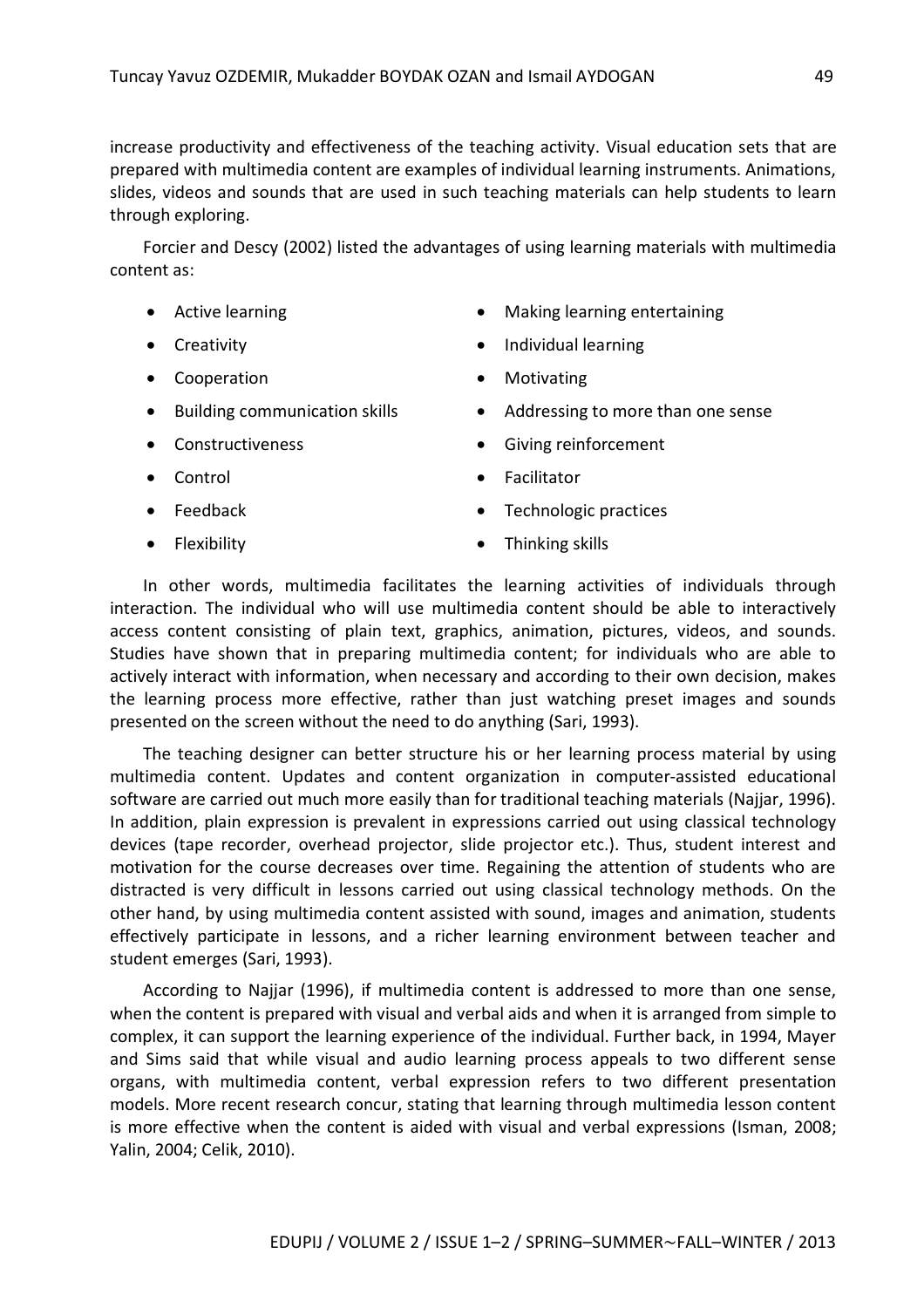Using teaching materials within the learning environment facilitates student perception, attracts their attention, decreases the duration of learning and promotes permanent learning. It increases student participation in class and inspires them to conduct research. (Aslan & Dogdu, 1993). Learning can be more effective and persisting based on the number of sense organs that the educational materials appeal to. Educational materials increase the effectiveness of education and training activities and support teachers. On the other hand, no matter how well-prepared the materials, if not used appropriately it will offer no benefit. According to Dale (1969, p. 108) students permanently learn 10% of what they read, 20% of what they hear, 30% of what they see, 50% of what they both see and hear, 80% of what they see, hear and say, and 90% of what they see, hear, touch and say, and thereby have a low chance of forgetting them (Demirel, 2003).

In order to increase effectiveness, many educational institutions have been observed to embrace new approaches, employing the developing technologies. For instance, by using various technology; the learning environment can be prepared according to the desires and needs of the individuals and offered to the individual, rather than having to bring them to the learning environment. On this issue, there is a need for a structure that will contribute to organizing education settings which support approaches such as lifelong education and individualized education, and which aim to promote rapid and effective learning. With these requirements, structures known as 'education-training materials' in the traditional education model have changed shape and expanded to a wider area of use (Toprak & Erdogan, 2012).

This study has aimed at determining the influence of using multimedia content in primary school institutions on effective learning. The following research questions were considered in order to achieve the purpose of the study.

- Does using multimedia within the classroom affect student attention?
- Is multimedia content is applicable for all lessons?
- Does using multimedia content within the classroom affect the teacher's position?
- What are the difficulties of using multimedia content within lessons for teachers?

#### **Methodology**

This research study employed the 'content analysis' method, one of the noted qualitative research methods. Researchers are known to embrace their topics in more detail when utilizing the qualitative research method. The study topic is examined in its natural, social and cultural environment. The question "Why?" is the focus. Qualitative research can be defined as questioning issues of social life and human with unique methods and giving meaning to them (Cresswell, 1998; Rothe, 2000; Glesne, 2006; Neuman, 2007). The significant features of qualitative studies are:

- They are carried out in the natural environment:
- They focus on making sense of participant viewpoints;
- Data are collected by the researchers themselves;
- Meanings underlying social processes are explored;
- Issues are approached through an integrated approach;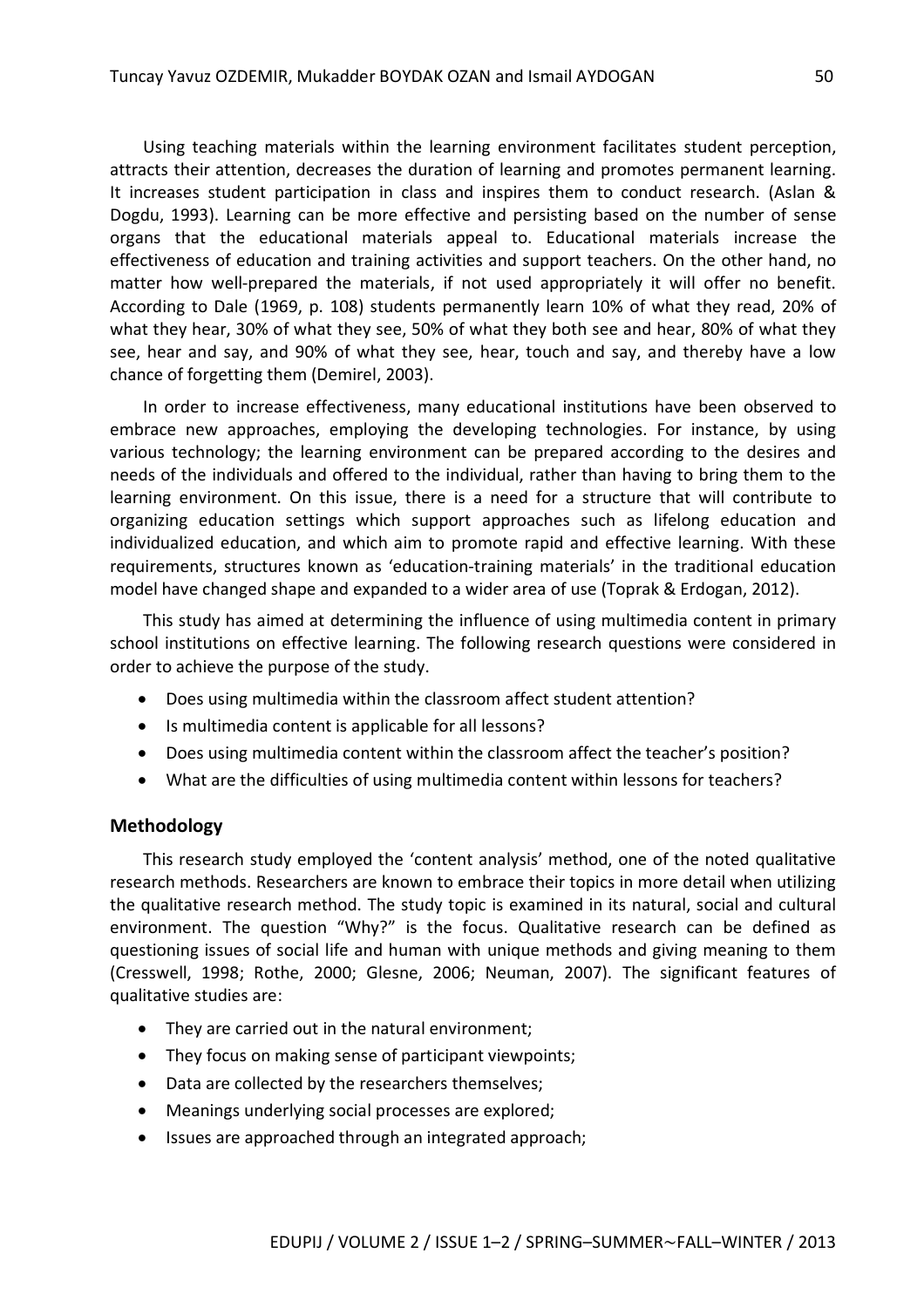They have a flexible and changeable structure depending on the conduct of the research (Hatch, 2002; Bogdan & Biklen, 2003).

For the above mentioned features, the qualitative research method was preferred for this research study in order to be able to collect and interpret information more deeply.

The study group consisted of teachers who worked in primary school institutions in the city center of Elazig, Turkey. For the study sample, pre-interviews were made with the potential participants in the study group and according to the results of pre-interviews, teachers who were detected as not hesitating in expressing their opinions were selected as the final participants of this research. Interview forms collected from a total of 45 teachers were analyzed by the researchers. It is common in qualitative research to create small study groups with a lower number of individuals. The reason for this is to more deeply explore and analyze the collected data (Johnson & Onwuegbuzie, 2004).

A draft interview form was prepared by the researchers following a literature review and consultation with experts in the field. The draft interview form was reshaped according to opinion gathered from expert faculty members, before taking its final shape. Content and face validity of the interview form was ensured through consultation with expert faculty members (n=3). To ensure study reliability, participants should be treated equally and accurate and large amounts of data should be collected (Denzin & Lincoln, 2000). For this purpose, the interview form was distributed to the participants, some necessary explanations were provided, and participants were then asked to hand the completed forms back the following day.

For this study, which aimed at determining the influence of using multimedia content in primary school institutions on effective learning based on teacher opinions, interview forms collected from the participants were examined by the researches and any that lacked the required level of data were deemed invalid.

The data were transferred onto electronic forms and analyzed with qualitative data analysis computer software (QSR Nvivo9). The data were coded as "G1, G2, G3,..., G45" in free code lists after categories were listed and excerpts of participants' opinions were added to exemplify them. Finally, connections were made and the transfer process for the findings was completed. Concepts which emerged after analyses based on the findings, were modeled so as to reflect relationships between them. Outstanding excerpts of participants' opinions were presented without making major changes.

#### **Findings**

The opinions of 45 teachers were examined one-by-one for each question on the interview form. Opinions for each question were classified as valid or invalid and then analyzed for their content. Some of the participant opinions regarding the interview questions were considered invalid as they were not related to the research purposes. Some of the participant opinions were placed in more than one theme because of their content and meaning, therefore total number participant opinions are different from the total number of participants.

The interview forms distributed to the teachers were analyzed and the opinions were gathered under five categories in terms of whether they; increase student motivation, have advantages or disadvantages, are a method which require attention, and have no effect on classroom management. Teacher opinions were examined by the researchers one-by-one and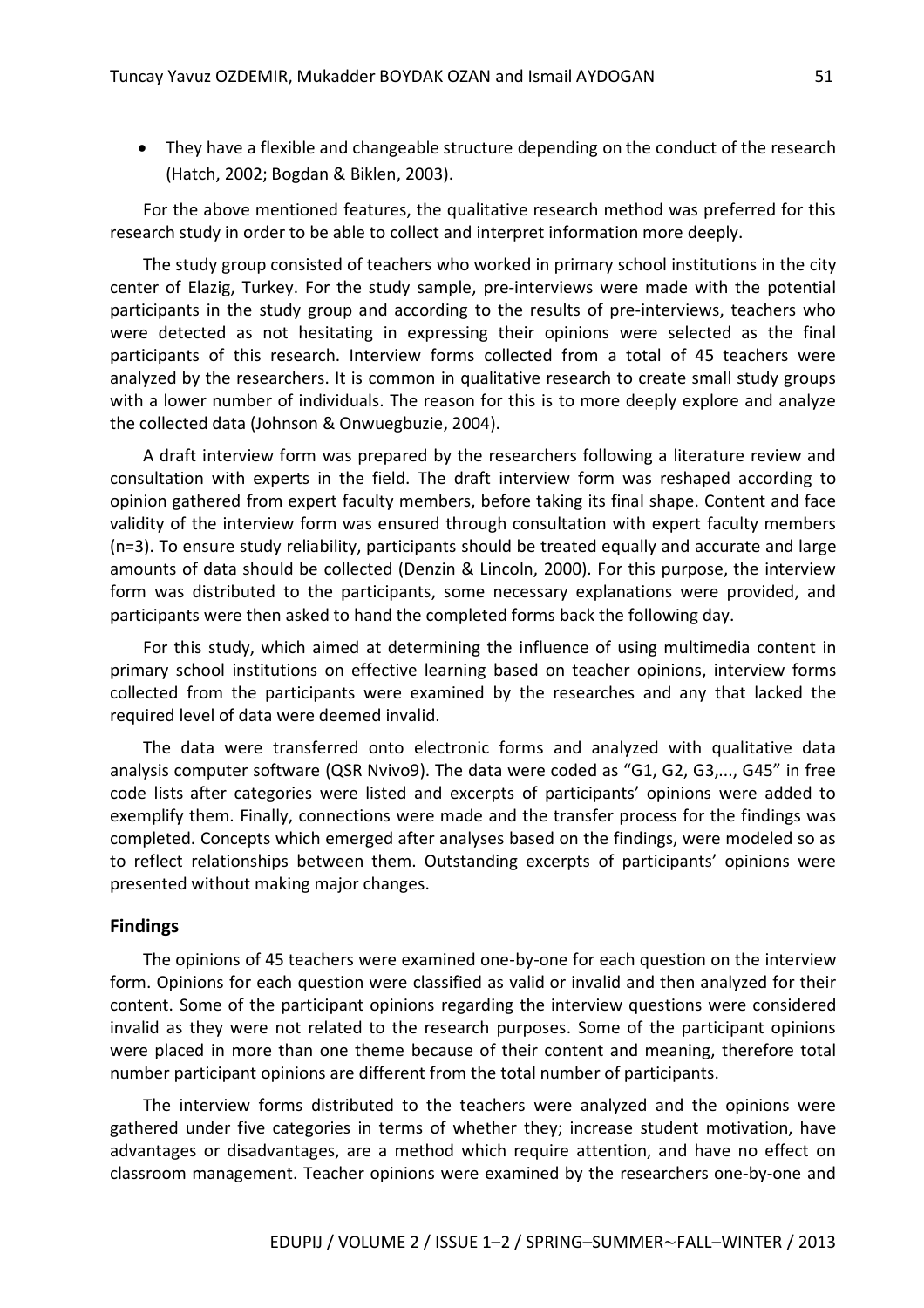which category the opinions related to were determined. Participant opinions were coded as G1, G2, G3, through to G45, and the most outstanding opinion or opinions were quoted by the researchers by keeping their original form.

Within the scope of the study, first, whether or not using multimedia tools in the classroom has an effect on the students and teachers were determined. The thematic demonstration of the figure which resulted from analyzing participant opinions for the related question is presented in Figure 1.





Participants stated that by using multimedia lesson content, students' interest in the course increased; and after this increase, they came to lessons better prepared and that their motivation and attention increased. They stated that students listened to the lesson carefully and this positively affected their classroom participation. Participants who stressed that using multimedia content independent from the type of the course makes lessons more entertaining, also stated that it could positively affect permanent learning by appealing to more than one sense and by allowing students of varying intelligence to better follow the course. With different point of views, some participants underlined that when using multimedia content, teachers have to be more careful and even better prepared compared to when they use traditional teaching methods. Otherwise, according to Bloom taxonomy, especially for practicebased lessons, student acquisitions regarding these lessons will remain at the knowledge level, and without repetition and practice, permanent learning will not be achieved. Some of the participant opinions in this area are given below.

*G1: Using multimedia in classrooms increases student attention, increases their interest in the course, learning is permanent because references are made to daily life, and they make lessons more entertaining. One of the most important things in learning is visual quality.*

*G22: Using multimedia in the classroom can be identified as tools that motivate the children. Learning becomes more permanent and forgetting is delayed even more depending on the number of senses that the teaching activity is focused upon. The student gets distracted quickly when he or she reads a book or follows the blackboard. But a picture or a video is equal to thousands of words, and because they appeal to more than one sense, attention, interest and curiosity increases.*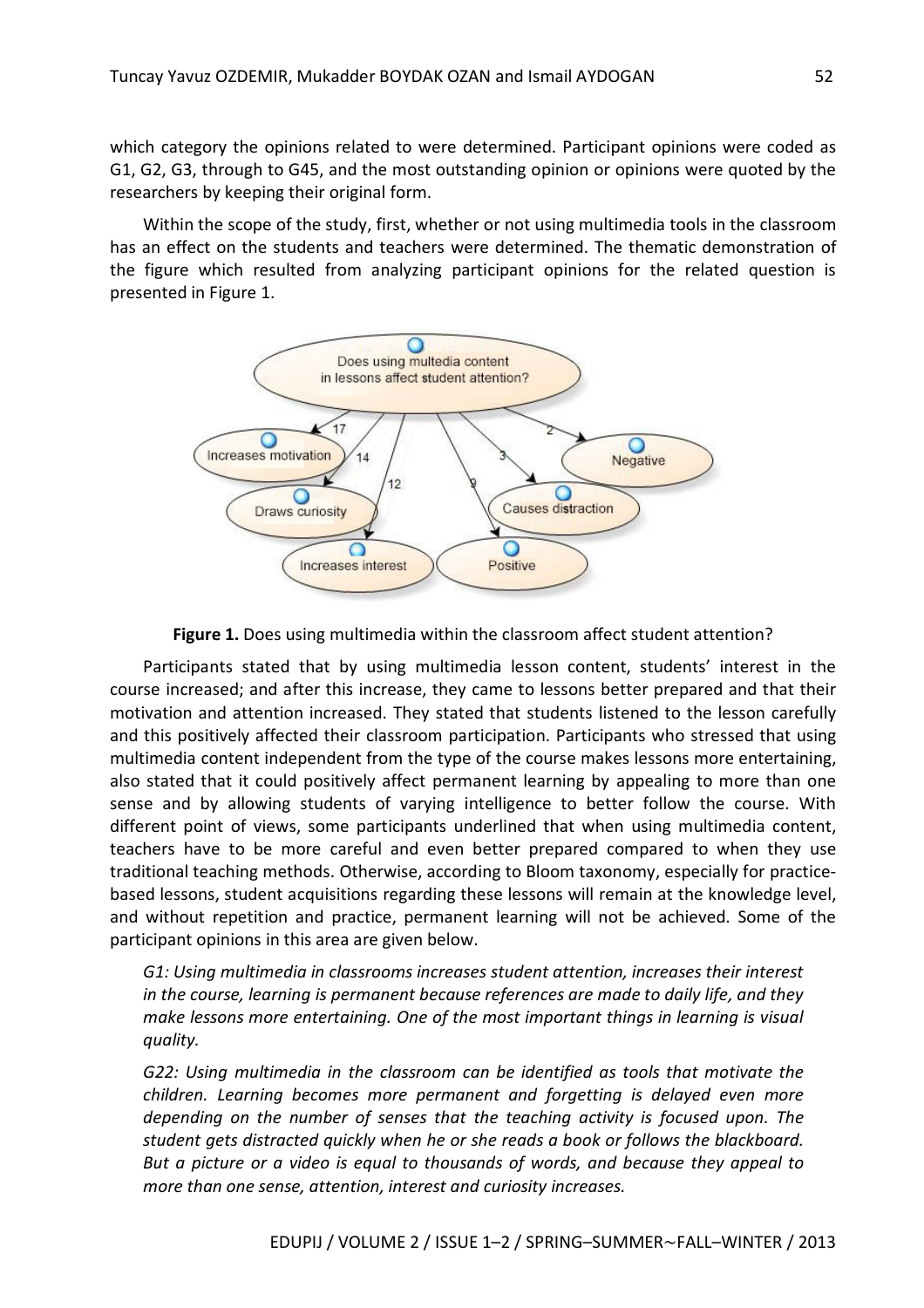*G32: Electronic screens make learning difficult. Televisions promote understanding but prevent this understanding from turning into an action. Students understand but can't practice. It causes a significant lack of attention. That which is not known should be displayed. If required, materials and opportunities are made available, then it can be productive. If they are used in some lessons and not used in others, then problems occur in those lessons in which they are not used.*

Based on participant opinion, after determining the effects of using multimedia content in lessons on the interest and attentions of students, whether the contents are appropriate for other lesson types was examined. With this respect, whether or not multimedia lesson content is applicable for each course was asked of the participants. The thematic demonstration of the findings is shown in Figure 2.



**Figure 2**. Do you believe that multimedia content is applicable for all lessons?

The majority of participants stated that in general, multimedia content is convenient for every course. Participants underlined that multimedia content should be used in every course because they increase student interest and motivation for the lesson, and they positively affect permanent learning (n=21). In addition, they also stated that using multimedia content in Science and Technology, Turkish, and Social Science courses was almost a necessity (n=14). Seven participants asserted that because multimedia content can result in a degree of inaction in both teachers and students, that teachers should be more careful when applying them, when compared with the traditional methods (n=7). Three participants stated that they are not that necessary for courses that do not require practice. Some of the participant opinions in this area are shown below.

*G20: I believe they can be used generally in all lessons. But it's a fact that some lessons apply them more frequently than others. For instance I believe that, in the Social Sciences course, there is a serious difference in verbally explaining "the conquer of Istanbul" or allowing students to watch it through an animation.*

*G24: They can be used in all courses based on the subject. Because these tools positively support learning, they are very necessary.*

*G34: Definitely. They facilitate student perception and learning in Science, Turkish and Social Sciences courses. It is more difficult to forget activities conducted by seeing.*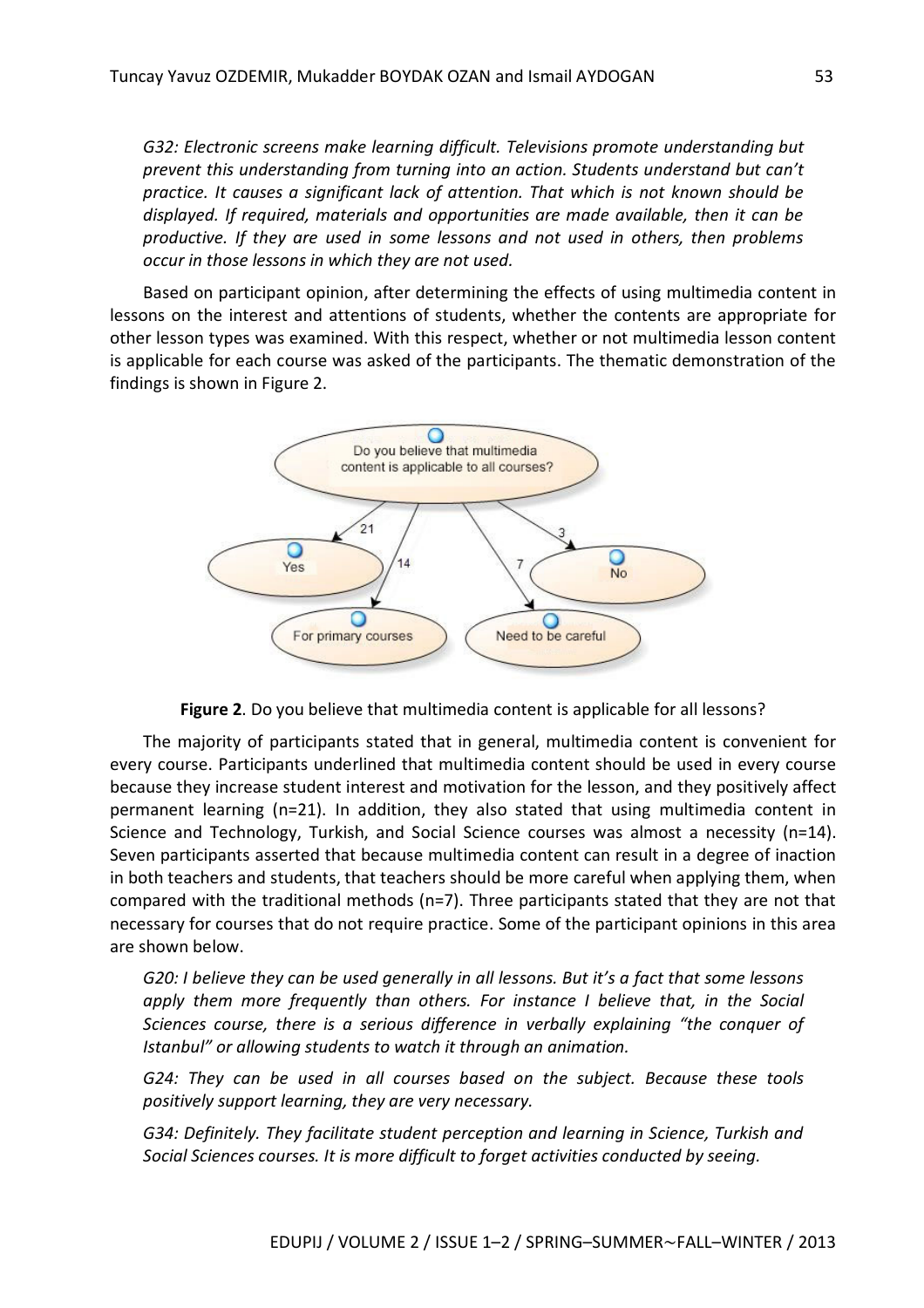*G40: I believe they are convenient because they appeal to all sense organs and therefore learning is rapid and forgetting is slow. I believe that this method would be more effective in courses that are based on explanation, question and answer, and when there is no opportunity to learn through practice.*

The participants were asked whether or not using multimedia content in lessons would affect the teachers' position in the eyes of the students and in terms of the classroom. Valid opinions were analyzed and the categories they were placed under are shown in Figure 3.



**Figure 3.** Does using multimedia content within the classroom affect the teacher's position?

Participants stated that using multimedia content offers more time for teachers and they get the opportunity to carry out different activities, and because student participation increases, effective learning is performed. It was stated that students, who are the core of the structural approach, are placed at the center and lessons become more entertaining and effective. Due to the fact that using multimedia content in lessons has a wide area of influence, it was asserted that teachers must be careful in using technologies and have technological backgrounds. It was stated that such content displaces the teacher from the center and source of information during lessons, and helps them gain an alternative identity as a guide and director. Some of the outstanding participant opinions in this area are shown below.

*G22: The explainer, knowledge transferor teacher of the old teacher-oriented education system is pushed aside. The teacher can convey his or her message with a picture, a video or an image, rather than by explaining pages full of subject matter.*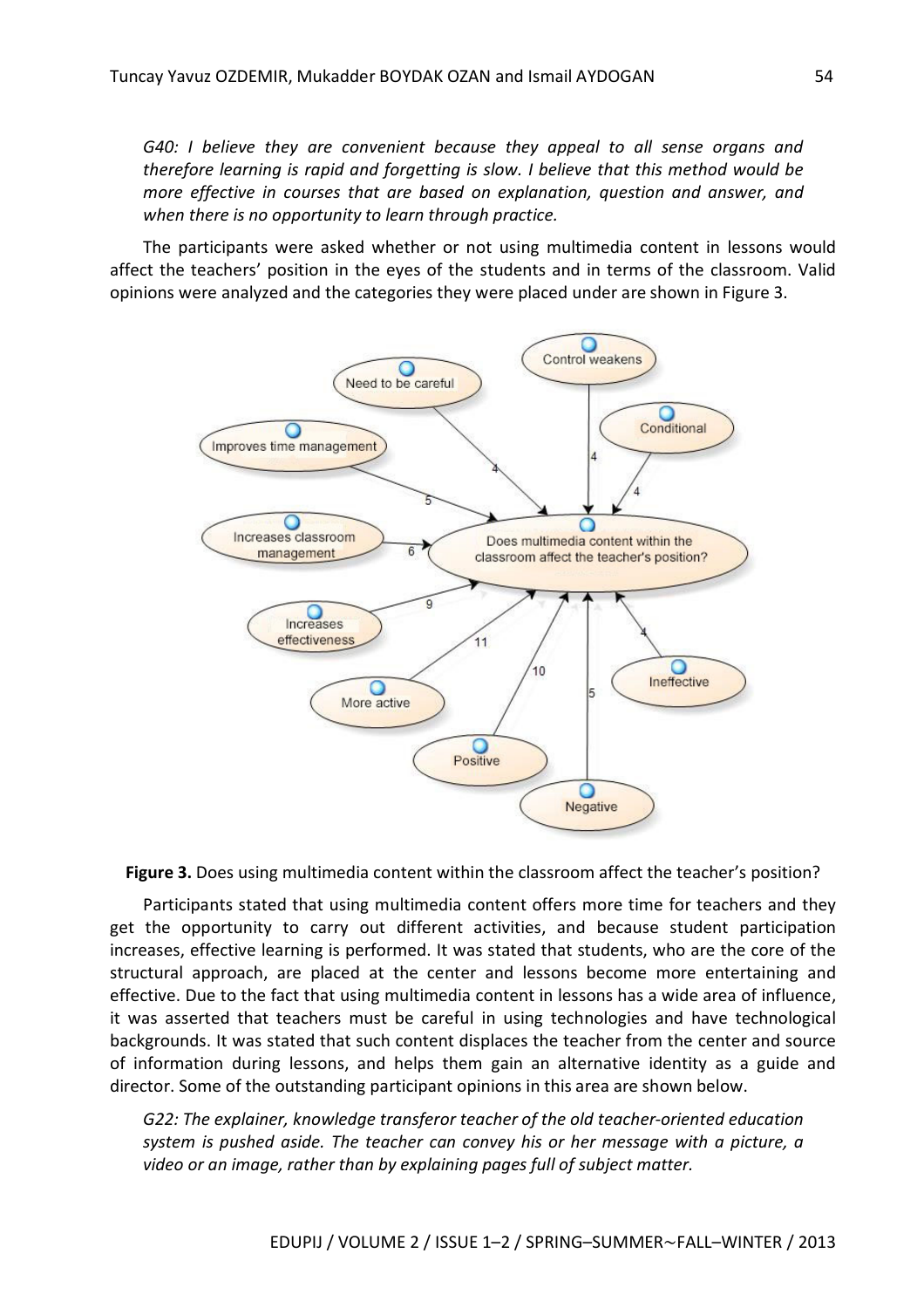*G26: They positively affect the position of the teacher. They facilitate the duty of teachers. Because classroom management and subject explanations are supported with visual aids, the student will get the chance to follow the lesson without being distracted. Subjects will be understood more quickly.*

*G29: They provide convenience for teachers. They enable the lesson to be active, fun and colorful. Explaining the subject is made easier. Providing an avant-garde education positively affects the teacher.*

*G35: Because getting the computer ready takes too much time, it negatively affects classroom management at the beginning of the lesson. Students start making noise while the teacher gets the presentation ready. However, using multimedia content in lessons reduces the burden of teachers and facilitates explaining the subject.*

*G41: If teachers are furnished with the equipment required for multimedia content and when they have coping skills, their lessons will be more efficient.*

At the final stage of the study, the difficulties which teachers encounter in using multimedia content in lessons were detected. The thematic demonstration of the findings resulting from the analyzed participant opinions are shown in Figure 4.



**Figure 4.** Difficulties in using multimedia content in lessons.

After determining the importance of using multimedia content based on participant opinions, it was found necessary to identify problems and suggest solutions for the effectiveness of the process. With participant opinion on the related research question, participants underlined that, in terms of using multimedia content in lessons, the technologic background of teachers should be improved, because a lack of experience and knowledge in using technology can cause a loss of teaching time. They stated that a student-oriented teaching environment can be provided by using multimedia content in lessons, but problems of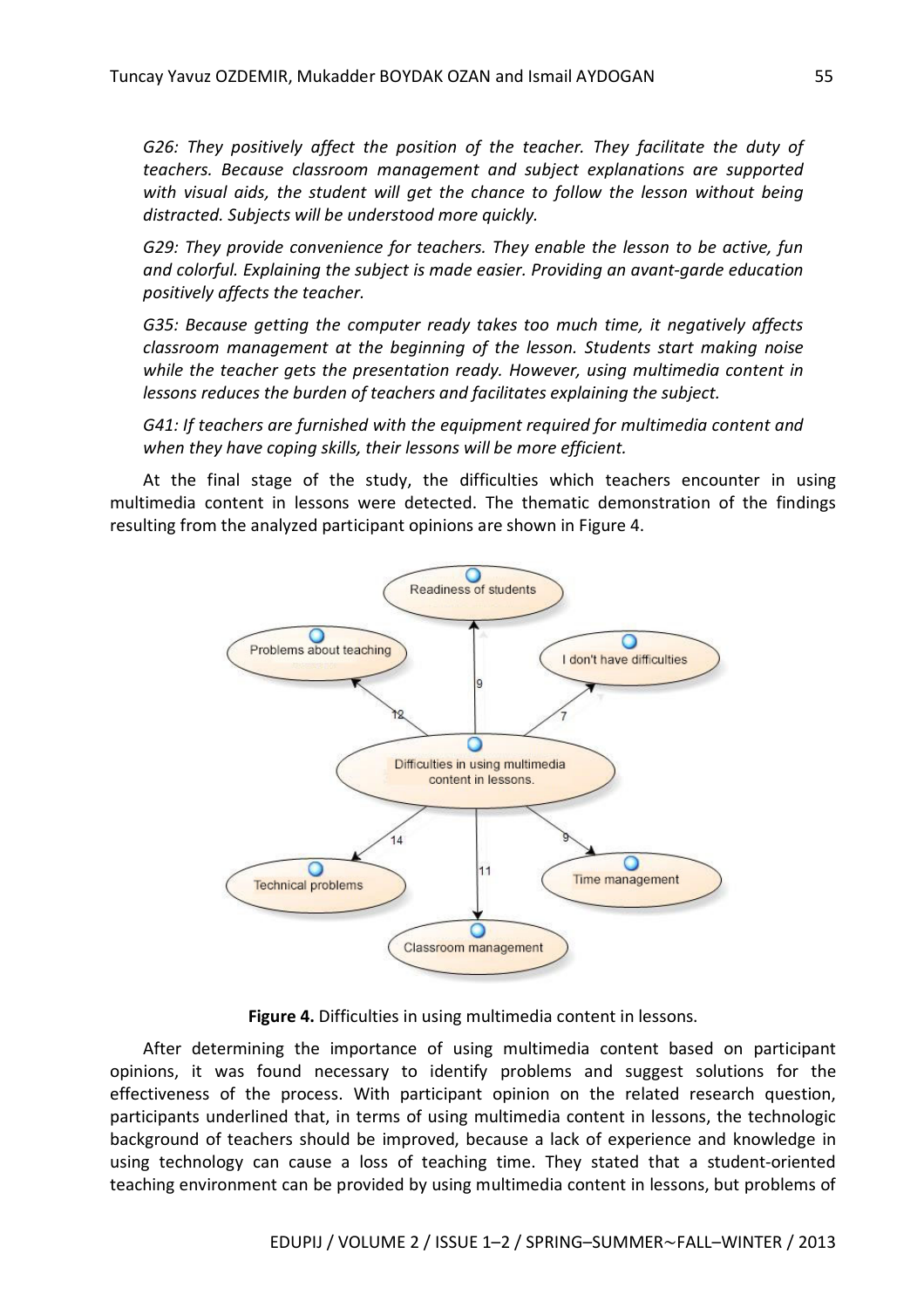time management and classroom management also arose out of this. Some participants stressed that technologic opportunities in schools, or the physical structures of classroom or laboratories were inconvenient. Several participants stated that the preparation stage can be time consuming when trying to make multimedia content original to the course and subject, and that the goals may not be achieved if students come to the lesson unprepared.

Some of the opinions regarding the difficulties that teachers encounter in lessons conducted with multimedia content are shown below.

*G9: Firstly, students need to be well-prepared. Teachers should be more careful for the students to develop positive behaviors.*

*G32: Lack of technological devices and not being able to switch to the classroom system based on branches puts teachers in a difficult situation.* 

*G33: I believe managing a primary stage classroom in primary schools is more difficult. I hope that problems will lessen as students get used to this system. The facilities required for using multimedia content are not the same level at every school. While there are devices such as projector computers in each classroom at some schools, these opportunities are limited at other schools.*

*G36: It takes time while getting prepared for the class. An appropriate settings is not always available (sound system, the seating of students), and sometimes students' interest in these tools can inhibit the subject being taught.*

#### **Conclusion and Discussion**

This study was conducted with 45 teachers working in primary schools in the city center of Elazig, Turkey. The study aimed at determining whether or not using multimedia lesson content in primary schools influences effective learning. Participant opinions were gathered through interview forms developed by the researchers. Opinions were analyzed through the content analysis method.

Keeping learners' attention and motivation focused on the lesson is a crucial determinant in effective learning. This issue was examined within the scope of the study. According to participant opinion, using multimedia content during lessons increases student motivation, makes students curious and interested, and has positive effects. The level of student interest, curiosity and motivation to the lesson is highly important in achieving the expected productivity in education. Foricer and Descy (2002) underlined this issue with a similar expression. It is known that student motivation decreases in traditional methods where teachers preferred plain explanation techniques (Aladag & Sezgin, 2002). However, as Sari (1993) stated, effective learning is positively affected because a rich learning environment is provided by using multimedia content in the classroom. Some participants stated that using multimedia content in lessons distracted students (n=3) and that they had negative effects (n=2). This may be due to the level of technological abilities of the teachers.

It was stated that multimedia content can be used in many courses, especially in practicebased courses. Based on the positive affect that using multimedia content would impose on students, and on the condition of an appropriate level of technologic background of teachers, it was stated that classroom management of teachers would increase, and teachers would be more effective and active. Along with the wide range of effects of using multimedia content in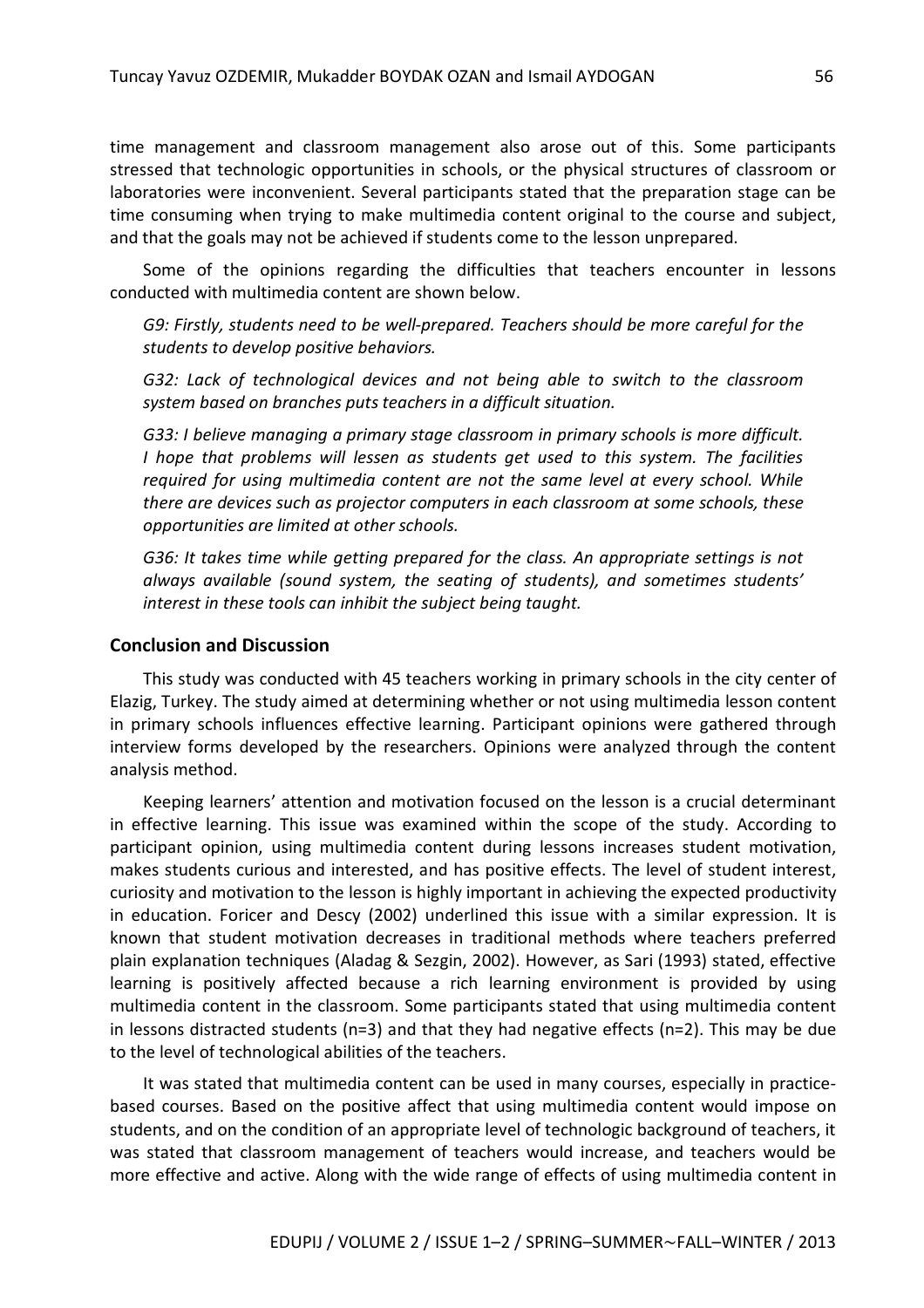lessons, it is crucial for the effectiveness of the process to determine the difficulties encountered during practice.

Just like in formal teaching activities, considering the individual differences of students while designing multimedia content will help students in learning the subject. It can be said that teachers consider the teaching method appropriate for themselves in face-to-face teaching. The negative outcomes of this can be reduced by organizing classroom activities and through the instant decision-making skills of teachers. However, presenting the subject to the students through materials that interact with each other in various ways in learning environments based on multimedia content will have positive effects on students who have different learning skills. This is thought to affect the level of success aimed by the course.

Using multimedia content in lessons is thought to provide a flexible learning environment for students. In addition, enriching the teaching activity with multimedia content can have positive effects on the learning process, and can help resolve problems encountered in the classroom. When the benefits of multimedia lesson content are considered, student success may be favorably affected if they are used effectively for every course. The Ministry of National Education should therefore take the necessary measures to increase the use of multimedia content in lessons. At this point, all physical classrooms should be improved in order to offer multimedia content and it is crucial to meet the educational needs of teachers on this issue.

#### **Notes**

Corresponding author: Tuncay Yavuz OZDEMIR

The initial version of this study was an oral presentation submitted to 10. National Classroom Teaching Symposium, 5-7 May 2011, Cumhuriyet University, Faculty of Education, Sivas, Turkey.

#### **References**

- Aldag, H., & Sezgin, E. (2002). Dual Coding Theory In Multimedia Applications Summary, *M.U. Ataturk Egitim Fakultesi Egitim Bilimleri Dergisi*, *15,* 29-44.
- Aslan, Z., & Dogdu, S. (1993). *Egitim teknolojisi uygulamalari ve egitim arac-gerecleri*. Ankara: Tekisik Ofset.
- Atici, B. (2007). The Efficiency of Virtual Learning Environments Based on Social Knowledge Construction on Learners' Achievement And Attitudes. *Egitim ve Bilim*, *32,* 143.
- Bogdan, R. C., & Biklen, S. K. (2003). *Qualitative Research for Education: An introduction to Theories and Methods (4th ed.).* New York: Pearson Education Group.
- Cavas, B. (2000). The Use of the Computer Technology in Seventh Grade Science Topics Which Contain Mathematics. International Special Education Congress ISEC-2000 July, 24-26th 2000, Manchester, UK.
- Celik, L. (2010). Ogretim materyallerinin hazirlanmasi ve secimi. In O. Demirel, & E. Altun (Eds), *Ogretim Teknolojileri ve Materyal Tasarimi* (pp.145-169). (4th ed.). Ankara: Pegem Yayinlari.
- Cetin, O., & Gunay, Y. (2010). Fen Egitiminde Web Tabanli Ogretimin Ogrencilerin Akademik Basarilarina ve Tutumlarina Etkisi, *Cukurova Universitesi Egitim Fakultesi Dergisi*, *3*(38), 19-34.